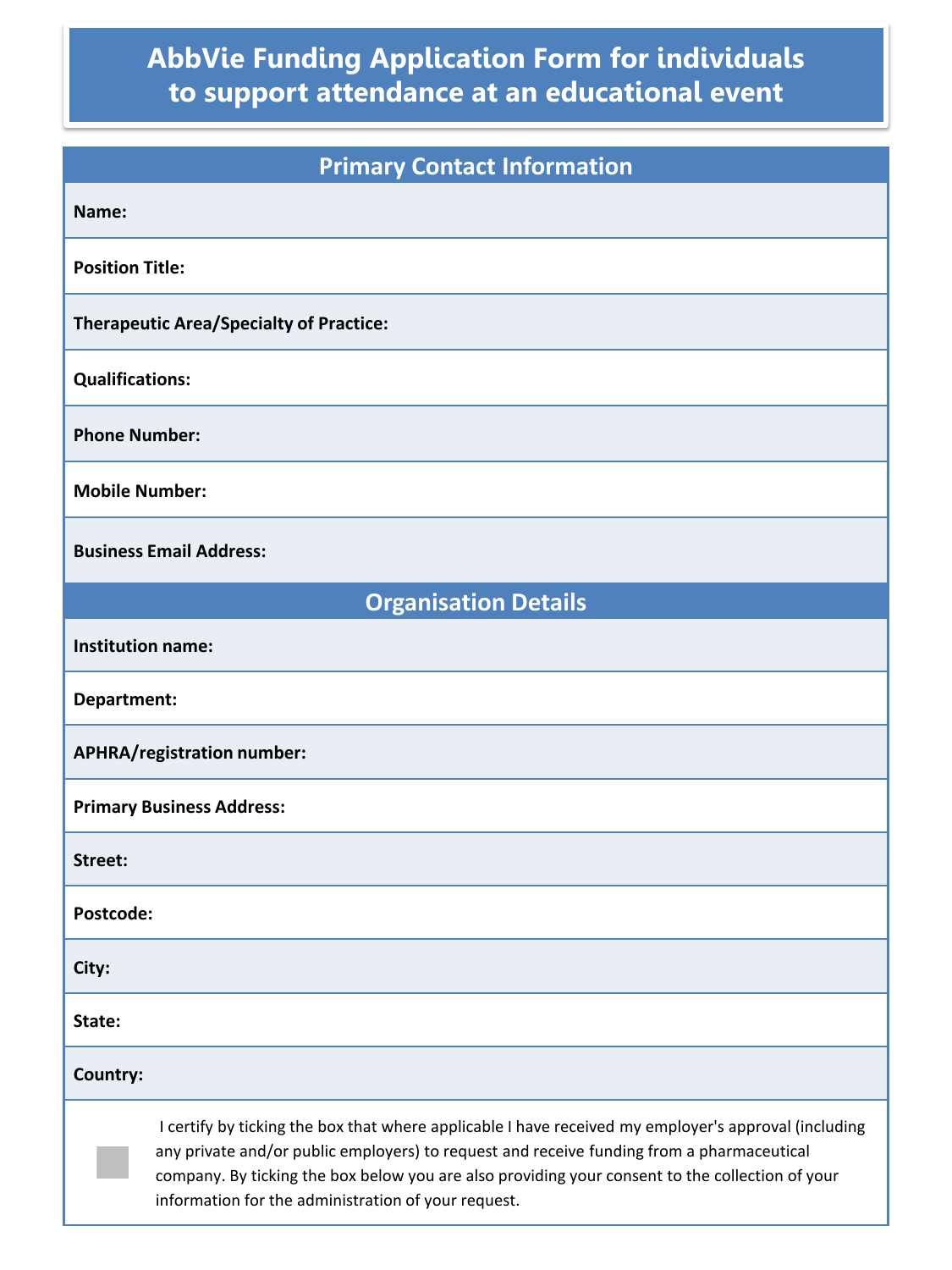## **Funding Request Information**

AbbVie may support travel, accommodation, and registration fees for the requesting HCP or Health Consumer Organisation members to educational events that support scientific, medical knowledge and understanding, and where the educational event aligns directly to the requestor's area of expertise.

**Educational Event Name:**

**Date of Event:** 18/06/2019

**Please attach a copy of the agenda or include link here:**

**Please identify which area you are applying for (only the following options are available):**

**Immunology (Gastroenterology, Rheumatology, Dermatology, Opthalmology)**

**Oncology (Haematology, Blood Cancer, Brain Cancer, Rare Cancer)**

**Virology (Hepatitis C)**

**Neurology (Parkinson's Disease)**

**Urology/Oncology (Prostate Cancer)**

**Description of how the educational event is directly related to your area of expertise:**

**Description of how the educational event will benefit your ongoing education to benefit patients:**

**Description of how you will share the knowledge gained with your peers:**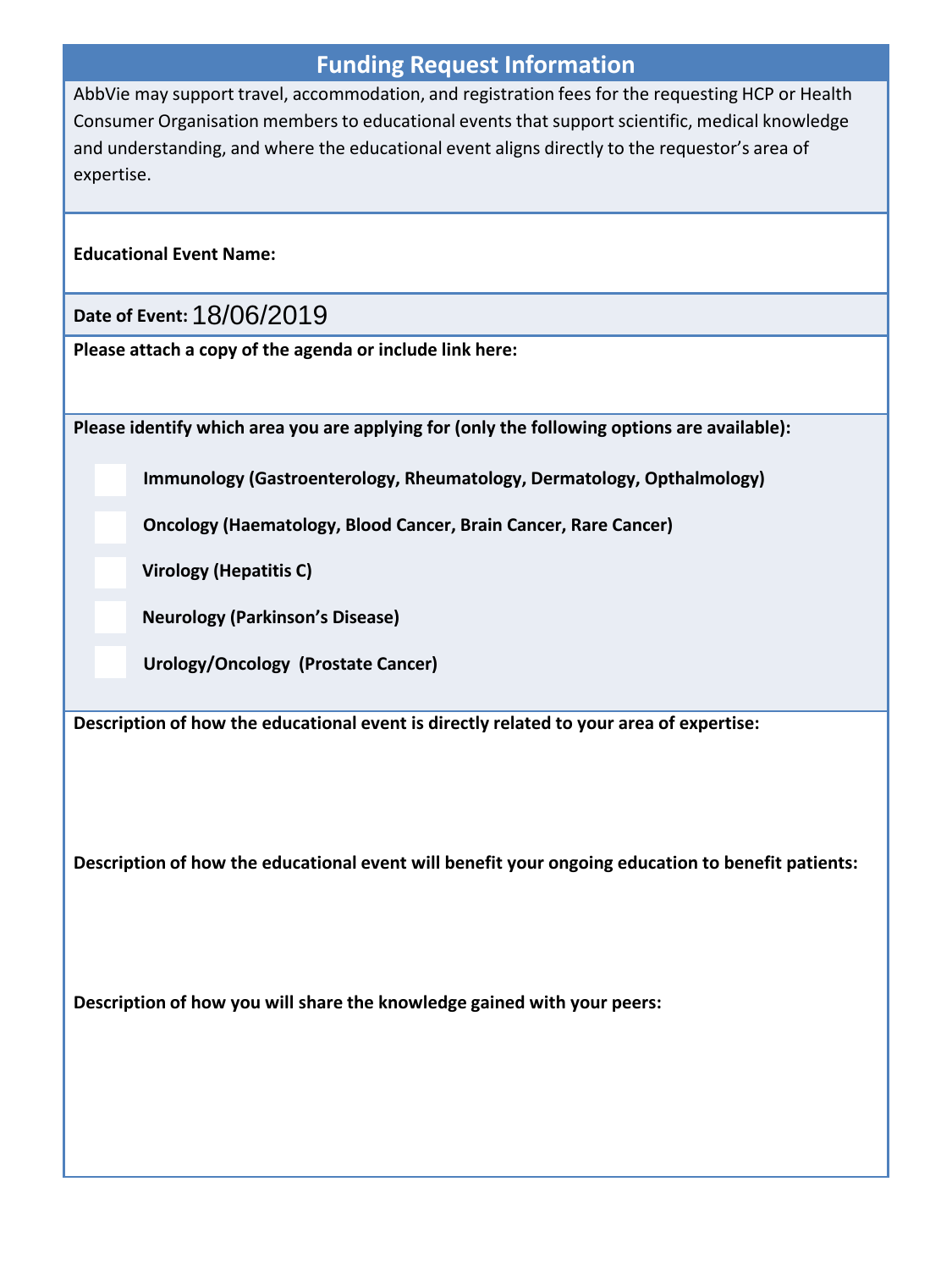## **Funding Requested**

| Please indicate what expenses from this list you will require us to manage on your behalf.                                                         |                                                                                                    |  |  |
|----------------------------------------------------------------------------------------------------------------------------------------------------|----------------------------------------------------------------------------------------------------|--|--|
| <b>Flight</b>                                                                                                                                      | $\bigcirc$ Yes $\bigcirc$ No                                                                       |  |  |
| Accommodation                                                                                                                                      | $\bigcirc$ Yes $\bigcirc$ No                                                                       |  |  |
| <b>Registration Fees</b>                                                                                                                           | $\bigcirc$ Yes $\bigcirc$ No                                                                       |  |  |
| <b>Please indicate fees:</b>                                                                                                                       |                                                                                                    |  |  |
| NB: AbbVie books all flights and accommodation and pays all registration fees directly and will not reimburse the recipient<br>for these expenses. |                                                                                                    |  |  |
| Have you received support and/or plan to receive support from other sponsors, or directly from<br>your employer for this event?                    |                                                                                                    |  |  |
|                                                                                                                                                    |                                                                                                    |  |  |
|                                                                                                                                                    | Yes ONo                                                                                            |  |  |
| event:                                                                                                                                             | Please provide details of other sources where funding has been sought/provided in relation to this |  |  |